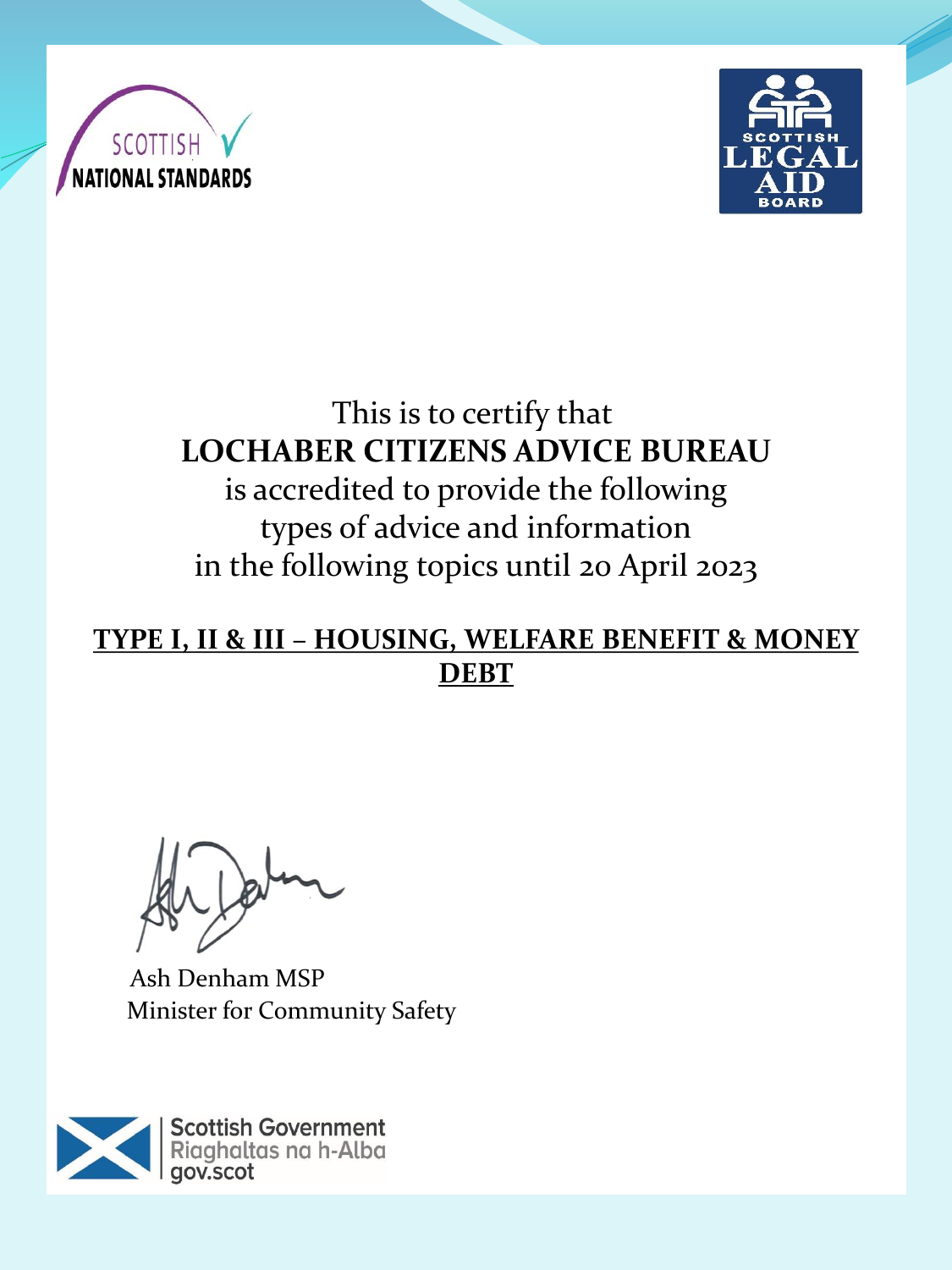# **COMPETENCY ACHIEVED**

# **2 Housing Specific Competences**

- 2.1 Rent Arrears Type III
- 2.2 Mortgages & Secured Loans Type III
- 2.3 Universal Credit for housing costs and Housing Benefit Adviser competences – Type III
- 2.4 Disrepair in Rented Housing Type II
- 2.5 Housing Options Type II
- 2.6 Discrimination in Housing Type II
- 2.7 Eviction Type III
- 2.8 Anti-Social Behaviour Type II
- 2.9 Harassment and Illegal Eviction– Type II
- 2.10 Homelessness Type III
- 2.11 Relationship Breakdown Type II
- 2.12 Rent: Private Sector Type II
- 2.13 Security of Tenure Type III
- 2.14 Statutory Tenancy Rights Type III
- 2.15 Repair and Improvement Grants Type II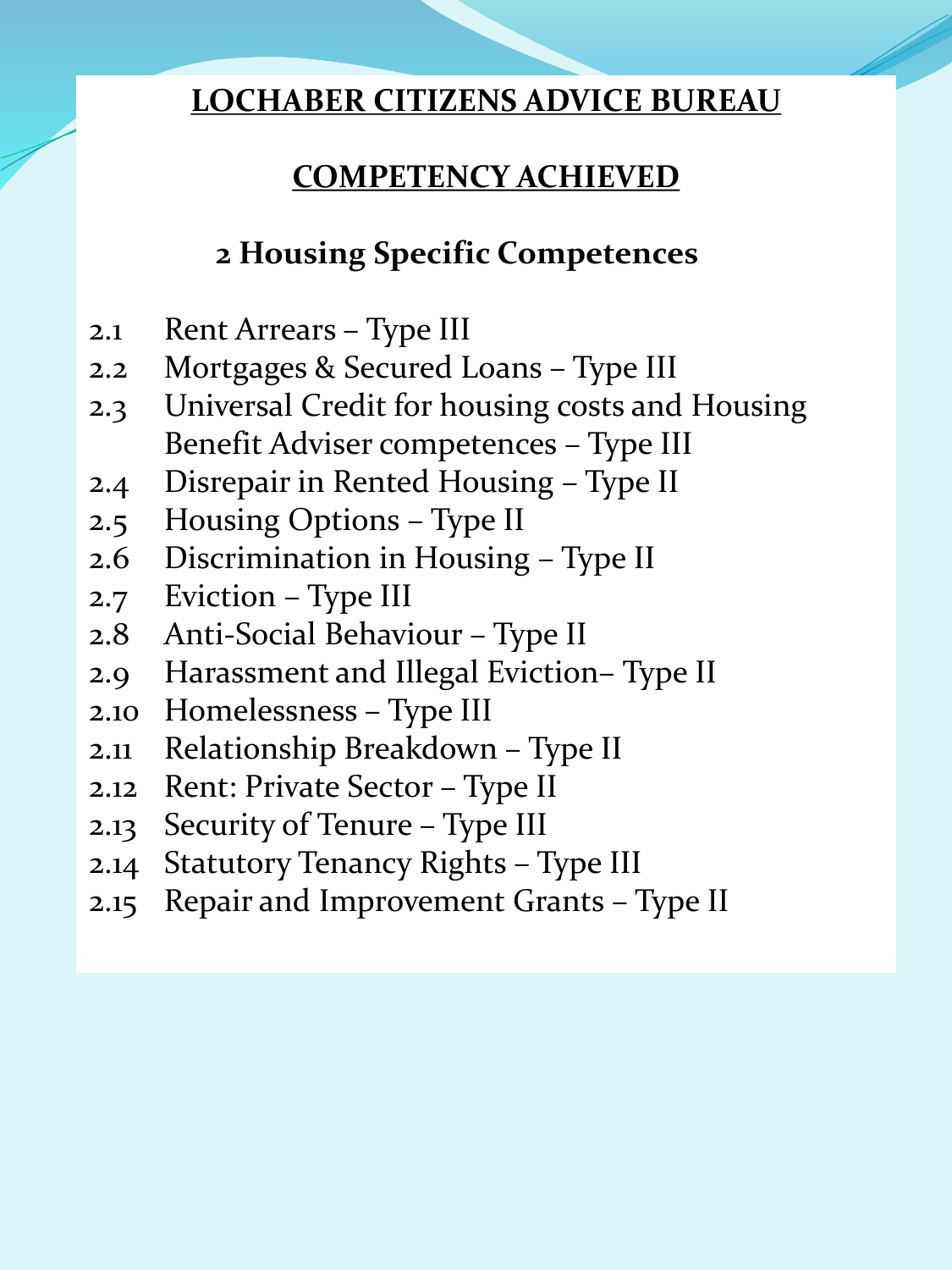# **3 Money and Welfare Benefits Related to Advice Competences – Foundation Knowledge**

- 3.1 Administrative Structure of the Benefits and Tax Credits Systems – Type III
- 3.2 National Insurance Scheme Type III
- 3.3 Claims & Backdating Type III
- 3.4 Decision-Making, Disputes and Appeals Type III
- 3.5 Benefit & Tax Credit Overpayments Type III
- 3.6 Assessment, Initial Decision-Making & Holding Activity in Debt Cases – Type III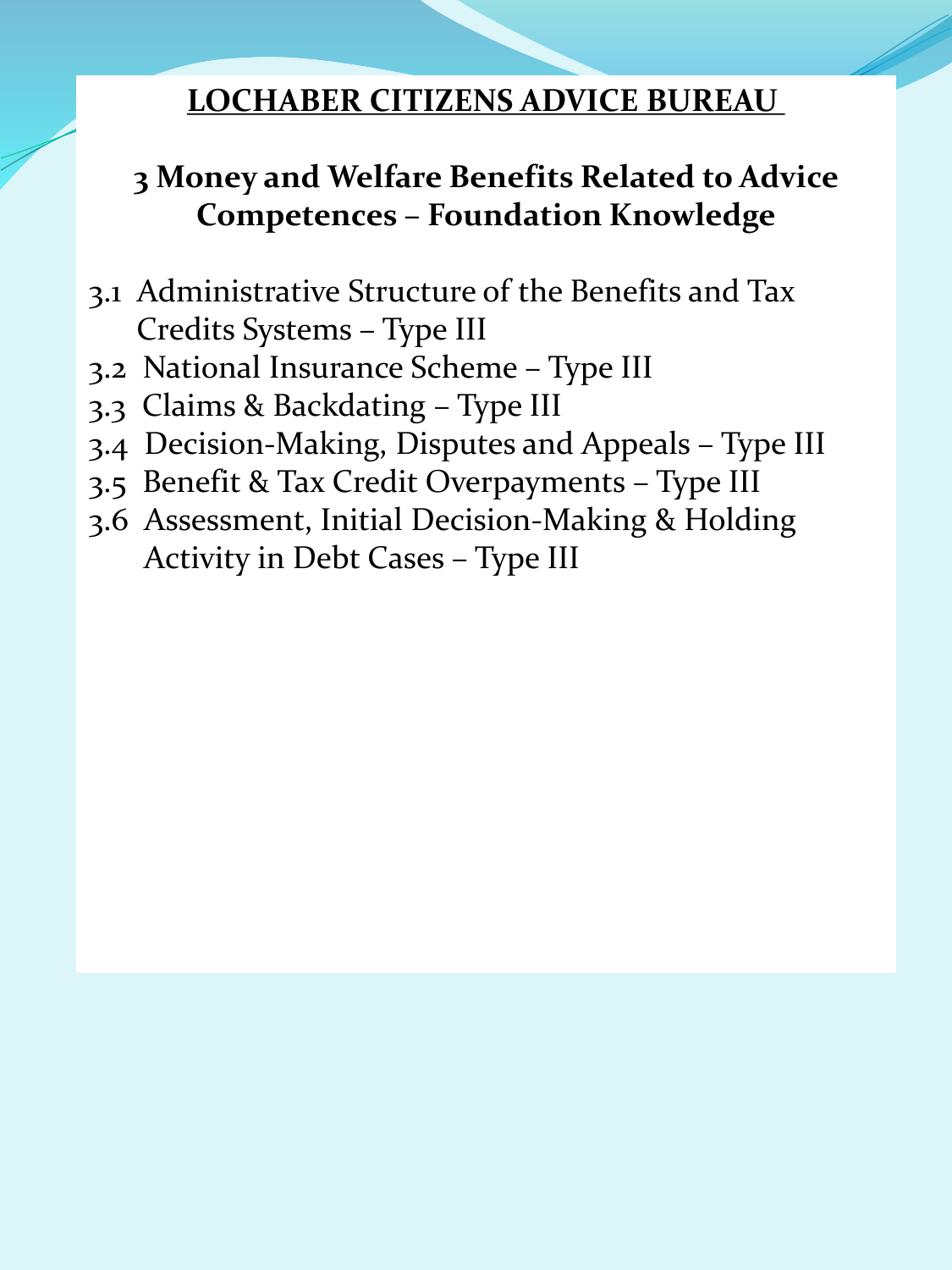# **4 Money and Welfare Benefits Related Advice Competences – Specialist Areas**

- 4.1 Means-Tested Benefits Type III
- 4.2 Universal Credit Type III
- 4.3 Tax Credits Type III
- 4.4 The Social Fund & the Scottish Welfare Fund. Type III
- 4.5 The Impact of Work on Benefits Type III
- 4.6 Child Element of Universal Credit, Child Benefit, Kinship Care Allowance & Guardian's Allowance – Type III
- 4.7 State Retirement Pension Type III
- 4.8 Personal Independence Payment, Disability Living Allowance & Attendance Allowance – Type III
- 4.9 Benefits for People who have Limited Capability for Work – Type III
- 4.10 Benefits for Industrial Injury and Disease Type III
- 4.11 Benefits for Veterans Type III
- 4.12 Carers Allowance Type III
- 4.13 Jobseeker's Allowance– Type III
- 4.14 Benefits for Maternity, Paternity and Adoption Type III
- 4.15 Bereavement Benefits Type III
- 4.16 Benefits for People in Public Care Type III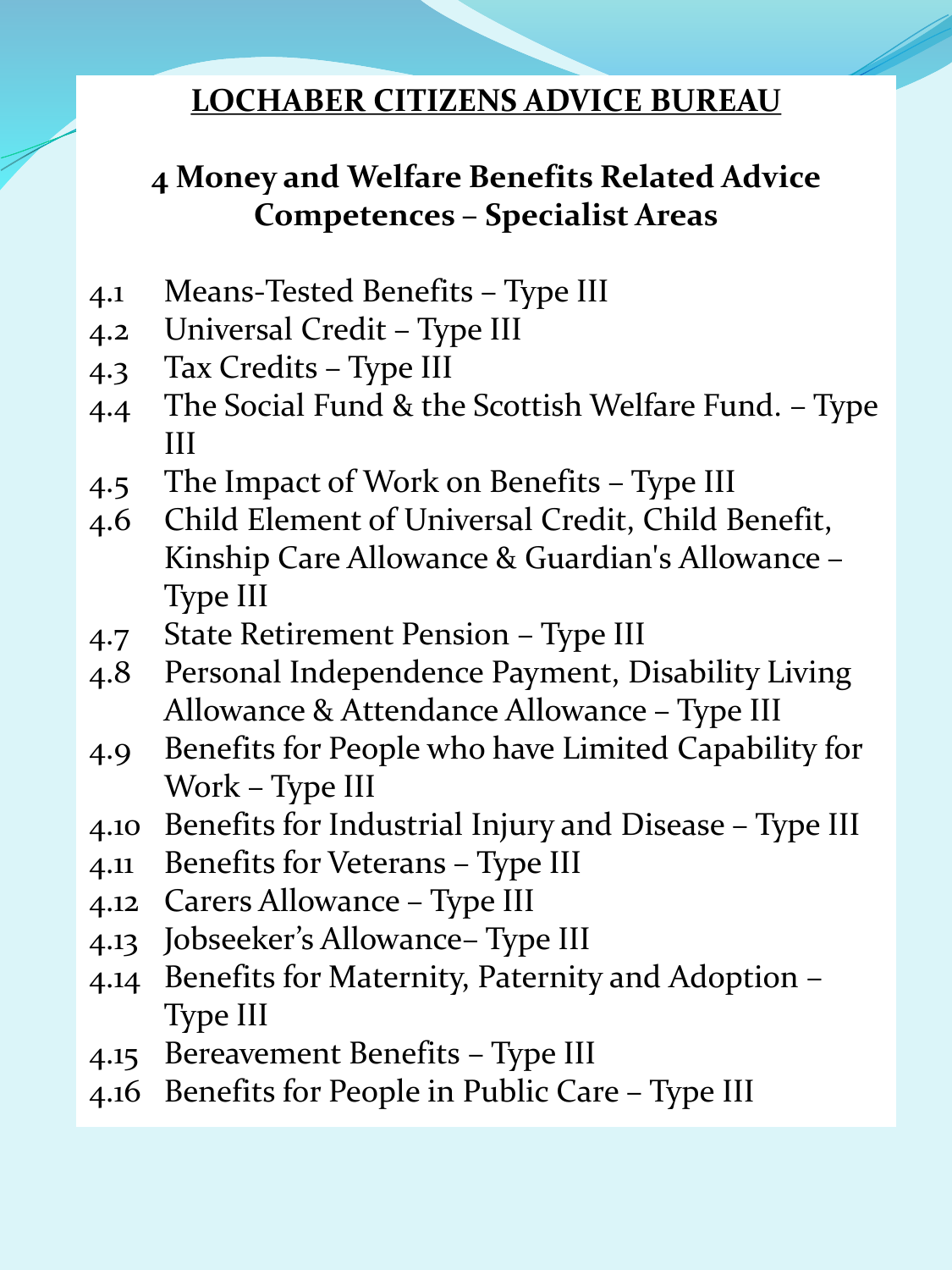# **4 Money and Welfare Benefits Related Advice Competences – Specialist Areas Cont.**

- 4.17 Benefits for Students Type III
- 4.18 Benefits for People from Abroad and/or who are Subject to Immigration Control – Type III
- 4.19 Ancillary Benefits Type III
- 4.20 Financial Statements Type III
- 4.21 Liability for Debts, Extortionate Credit, Unfair Contract Terms, Unenforceable Debts, Creditor Malpractice, Codes of Practice, etc – Type II
- 4.22 Identifying & Agreeing Options in Debt Cases – Type II
- 4.23 Negotiating & Making Offers to Creditors– Type II
- 4.24 Diligence, Diligence Stoppers and Court Proceedings – Type II
- 4.25 Bankruptcy & Trust Deeds– Type II
- 4.26 The Debt Arrangement Scheme– Type II
- 4.27 Recalls & Appeals against Court Decrees and Orders – Type III
- 4.28 Utility Debts Type II
- 4.29 Local and national Tax Debts Type II
- 4.30 Rent Arrears Type III